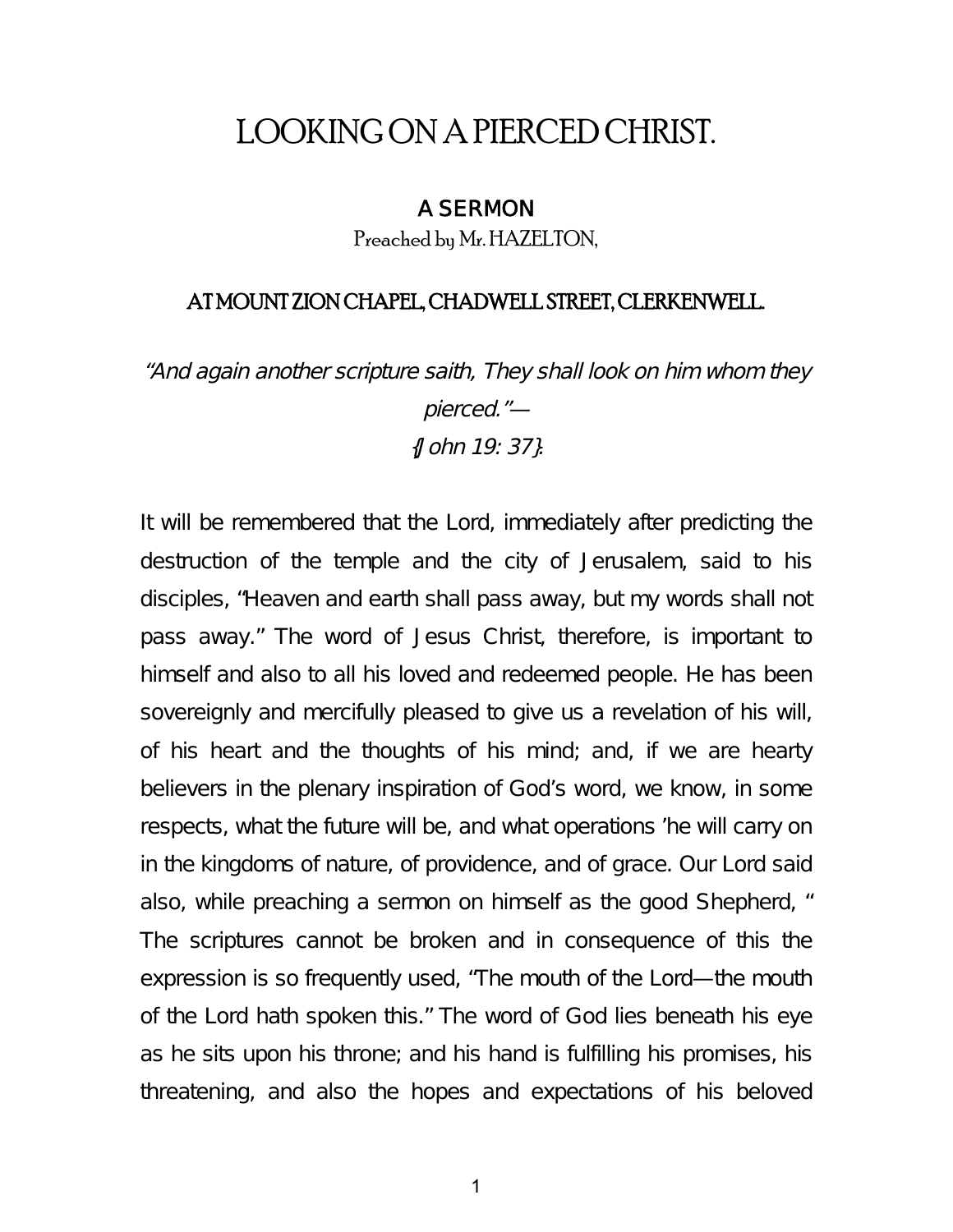people. The Old Testament was before the eye of Jesus, as the suffering Saviour of his people, he was careful to confine himself, as to his words, his conduct, his steps, and his sufferings, to what was therein predicted concerning himself and his people; consequently, in the chapter out of which I have taken my text, the fulfillment of the scripture is referred to four or five times. In the 24th verse we read, "They said therefore among themselves, Let us not rend it (that is the coat of the Saviour,) but cast lots for it, whose it shall be; that the scripture might be fulfilled which saith, They parted my raiment among them, and for my vesture they did cast lots. These things, therefore (and the word "therefore" here is very significant and expressive): "These things, therefore, the soldiers did." It might have occurred to our minds, had it not been for this word, that the soldiers were guided by no special influence, at least, by none that was supernatural, when they said, Let us not rend it; but their minds, their mouths, and their hands were directed or overruled by a Divine power. The word of prophecy was present to the Saviour, and therefore his coat was not rent; hence, "Let us cast lots for it, whose it shall be."—"These things, therefore, the soldiers did." Then again, in the 28th verse, we read "After this, Jesus, knowing that all things were now accomplished, that the scripture might be fulfilled, said, I thirst. It appears that the Saviour's eye was upon the writings of David; and whilst it was a fact that he thirsted, and that his thirst was penal and unspeakably intense, it was also a fact that he had regard to the immutability of Divine revelation; and said, in order to fulfill the scripture, " I thirst Again, in the following verses, we read, that "Jesus having received the vinegar,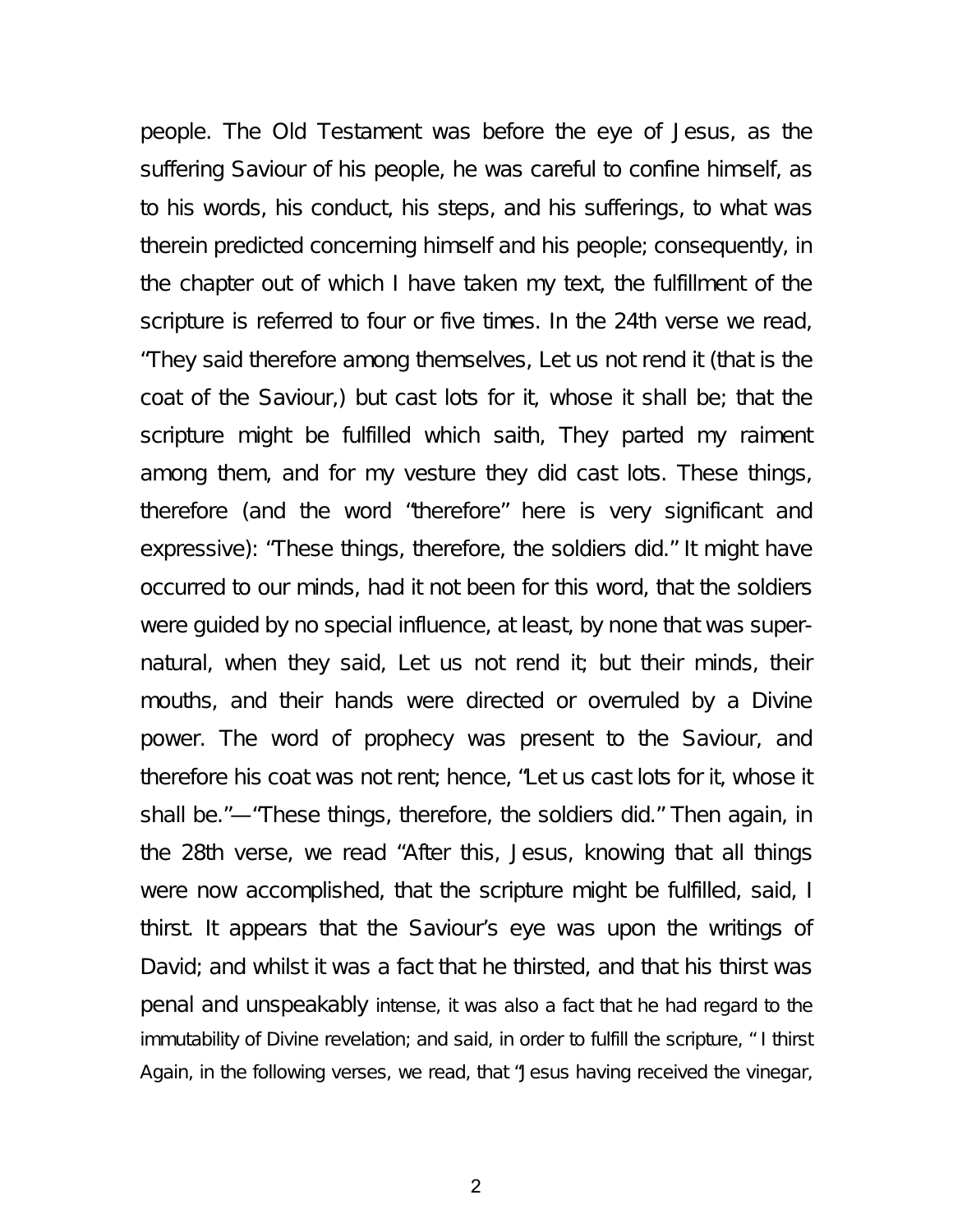said, It is finished ! And bowed his head, and gave up the ghost. The Jews, because it was the preparation that the body should not remain upon the cross on the Sabbath day (for that Sabbath was an high day), besought Pilate that their legs might be broken, and that they might be taken away." Otherwise it was usual for criminals to hang upon the crosses upon which they were executed. But since the Lord Jesus was crucified at the time of the Jewish Passover, and the Sabbath following was to the Jews a very important day, they were anxious that no criminal should then be seen on Golgotha or Calvary ; and believing that Christ and the thieves had not had time to die, they went to Pilate and besought him that their legs might be broken, in order to accelerate their death ; and he gave them permission to do this. "The soldiers therefore went and brake the legs of the first thief and of the other that was crucified with Jesus; but when they came to Jesus to accelerate his death, they saw that he was dead already, and brake not his legs. And this again constituted a perfect fulfillment of Scripture, for "these things were done that the scriptures should be fulfilled, A bone of him shall not be broken." We are then told that since the Lord Jesus was dead, they resolved not to break his legs, but one of the soldiers in an unaccountable and wanton manner " with his spear pierced his side, and forthwith came thereout blood and water and my text says, "Another scripture saith, They shall look on him whom they pierced."

Now just one or two words more before I try to open the text. You observe in the fact that the soldiers omitted a portion of their duty, the word of God was fulfilled. They would not have exceeded their duty had they broken the legs of the three sufferers ; they had orders so to do, and it was therefore their military duty to break the legs of the two thieves, and those of Jesus also ; but finding him dead already, a thought occurred to their minds—for a supernatural influence was upon them—that they would not break his legs ; and that took place, the Holy Ghost tells us, in order that the Scriptures might be fulfilled : "A bone of him shall not be broken." And then, in the second place, one of the soldiers exceeded his duty. He did what he had no authority to do. He had authority from Pilate and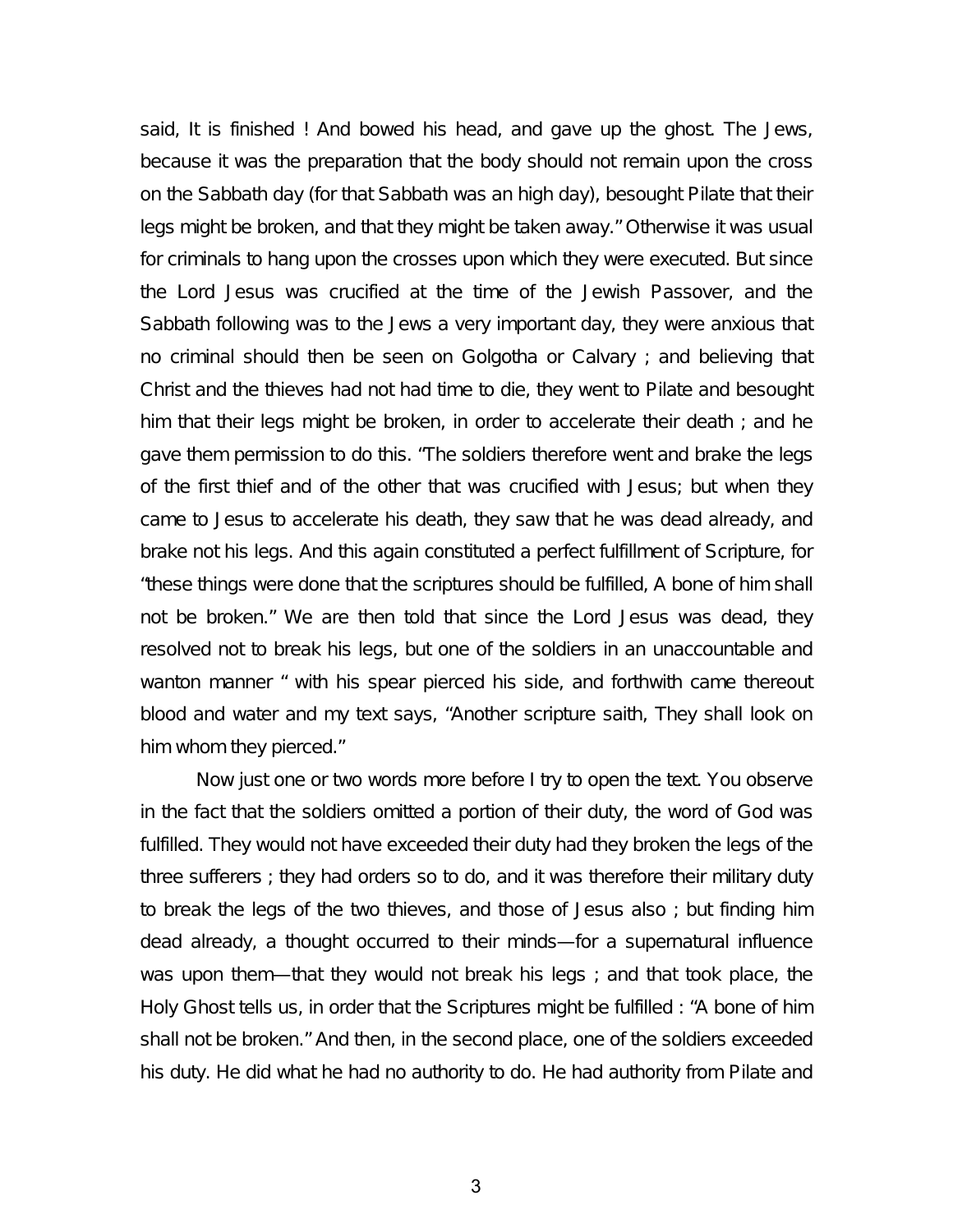from his captain to break the legs of Christ, and that he did not do ; but he had no authority whatever for piercing him in the side ; and therefore an omission of duty on the one hand, and an excess thereof on the other, fulfilled the word of God; and hence it is said, " A bone of him shall not be broken " according to the scripture ; and " another scripture saith, They shall look on him whom they pierced."

I have made these introductory remarks for the purpose of trying to exalt your thoughts concerning the boundless importance of the word of God. And now leaving, the fulfillment of the Scriptures, let us limit our attention for a few minutes to the words we have read, which express a solemn fact, " They shall look on him whom they pierced."

In the first place, this might refer to the Jewish nation ; for although Christ was not pierced by a Jew, but by one of the Roman soldiers, a person is said to do that which is done in his name or by his authority, and it was the dews that cried out, " Crucify him 1 crucify him!" They clamored for his death, and therefore they pierced him. The time may come, for aught I know, when a very considerable number of the descendants of Abraham, Isaac, and Jacob, will be called by Divine grace, and look upon him whom they pierced and mourn for him. At all events, the period is coming, and may not be far distant, when the Lord of life and glory shall appear in the clouds, and every eye shall see him and they also which pierced him, and all kindred's of the earth shall wail because of him. I shall not confine my attention to the Jewish people as a nation, nor make any further remarks upon the supposition or the belief that large numbers of them may probably be called by Divine grace, but look at my text as applicable to sinners saved, or to such persons as have a humble hope that their guilt and sin were imputed to the Lord of life and glory, and that he was pierced and wounded for their transgressions and crimes; for "they shall look on him whom they pierced." This being the course which we intend taking, the subject may be divided into two branches:—First, the blessed and important object, a pierced Christ; and secondly, the solemn act,—looking on Him. They shall look on him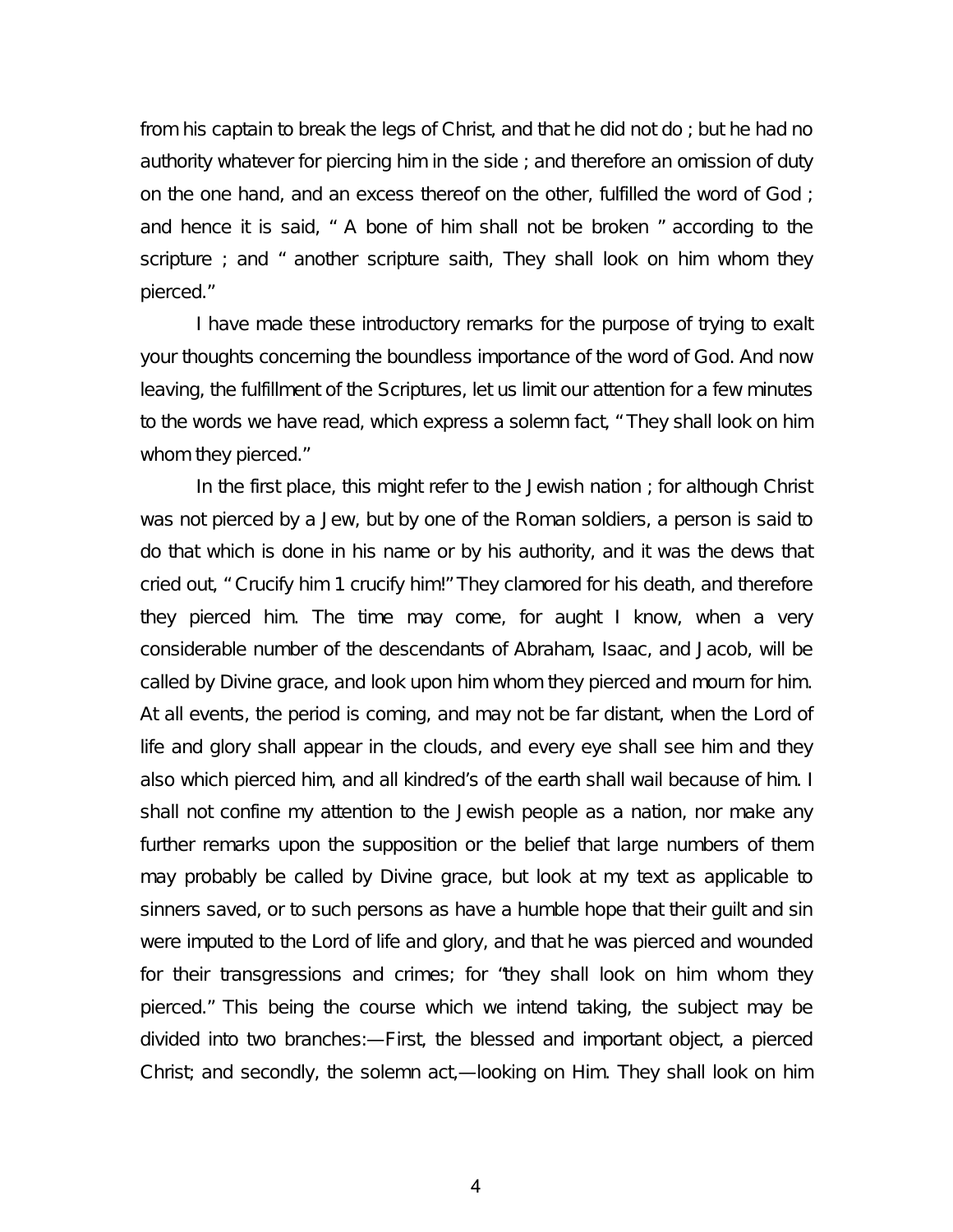whom they pierced. Thus we have a marvelous object to contemplate, and a saving act to describe.

I. A few observations, in the first place, on the object—a pierced Christ, who is looked upon by every saved sinner. And the first thought here is this, the object of a saved sinner's faith is a suffering one—a pierced Christ. Some persons are continually saying, Preach Christ; and there is, I think, much meaningless talk in relation to this point. Let Christ be preached: but have we a definite and scriptural idea of what it is to preach the Lord Jesus to our fellow. men? If I preach an uncrucified, unsuffering, unpierced, an unbleeding Christ, I do not preach the Christ of the Bible, nor that Saviour which lost and ruined sinners require. And therefore the apostle Paul has very beautifully and comprehensively put the fact before us: "I am determined to know nothing among men save Jesus Christ and him crucified." We may, if we can, look into the bosom of eternal love, and exhibit Jesus Christ as lying therein, and then we may consider the throne of eternal glory wherein he is now seated, and preach the fact that he is crowned with many crowns, and that his kingdom is an everlasting one; but if we omit his cross, his sufferings, his sweat and blood, we omit, I had almost said, the greatest and most wondrous view the sinner can have of the dear Redeemer. The cross of Jesus, his bleeding wounds, his crown of thorns, his unparalleled sufferings, and the fact that death with its ten thousand stings met him and thrust them all into his dear and precious person, constitute the cream of the gospel. And therefore the crucifixion, sufferings, and death of Jesus are all-important matters to every inquiring sinner, or to every man and woman that is going to heaven.

All suffering appears superlative at the cross of Jesus. I beg attention, beloved friends, to this point for a minute. For instance, the sufferer himself is the greatest Being that ever suffered, or that ever will or can suffer. He was incarnate God, and you are not, when contemplating Christ on the cross, to separate his divinity from his humanity; his Godhead should not be modified or lessened on account of the fact that it was obscured in some measure whilst he hung on the

5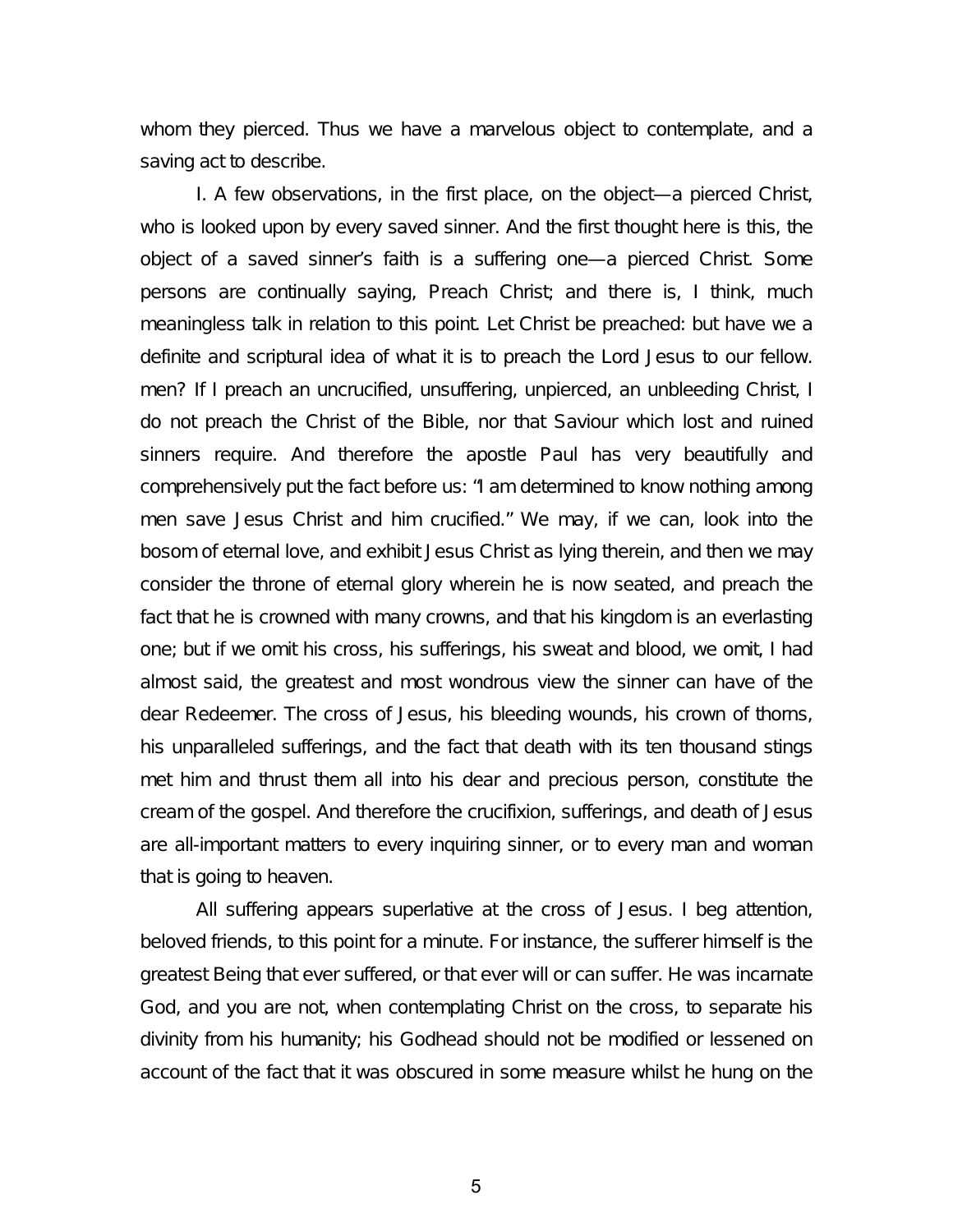accursed tree. The whole of the divine nature, his whole Deity was there. All the boundless greatness and majesty of God were in the person of him whom the cruel and cursing soldier chose to pierce. It was Jehovah-Jesus that hung on the tree; and therefore in him we have the greatest Being that ever suffered. Then, pursuing this train of thought, we have, in the next place, the greatest sufferings that were ever experienced, as well as the greatest sufferer. There is not a being in hell that suffers as the Saviour did; for all the pangs endured by the lost cannot be compared with those of the great Son of God. He suffered the hells of thousands, and on the tree he quenched that wrath which to the sinner himself would have been endless, and therefore this great Sufferer endured what had never been experienced before.

And then, in the third and last place, the greatest possible results are flowing, and will for ever flow, from these greatest sufferings of this greatest of sufferers. What are they? What is the outcome of the depths of Christ's sorrow? Why, all your life and mine. All your good hopes and mine. All those comforts which tend to make existence pleasant flow from the sufferings of the dear Redeemer; and the facts that you are prepared for heaven, that your end shall be peace, that your spirit in its departing moments shall be tranquil and serene, are all owing to the superlative sorrows and sufferings of incarnate God. And then, beloved brethren, the heaven that lies beyond all time and sin, the crowns of glory you shall for ever wear, the throne of dignity you shall for ever occupy, the robes of immortality you shall for ever wear, and those overflowing joys you shall for ever feel, may all be traced to the fact that Jesus was pierced for sinners,—for their guilt, transgression, and crime. And, therefore, we have in the pierced Christ the grand central object of the church of God, the grand central object of the universe of divine and holy minds, the very centre of that eternity of heaven and bliss which are prepared for the family of grace. The pierced Christ of God is the most glorious expression of the Father's thoughts of love concerning wretched, ruined man. "They shall look on him whom they pierced."

And, now, what were the sufferings of Jesus ? They were penal. Yours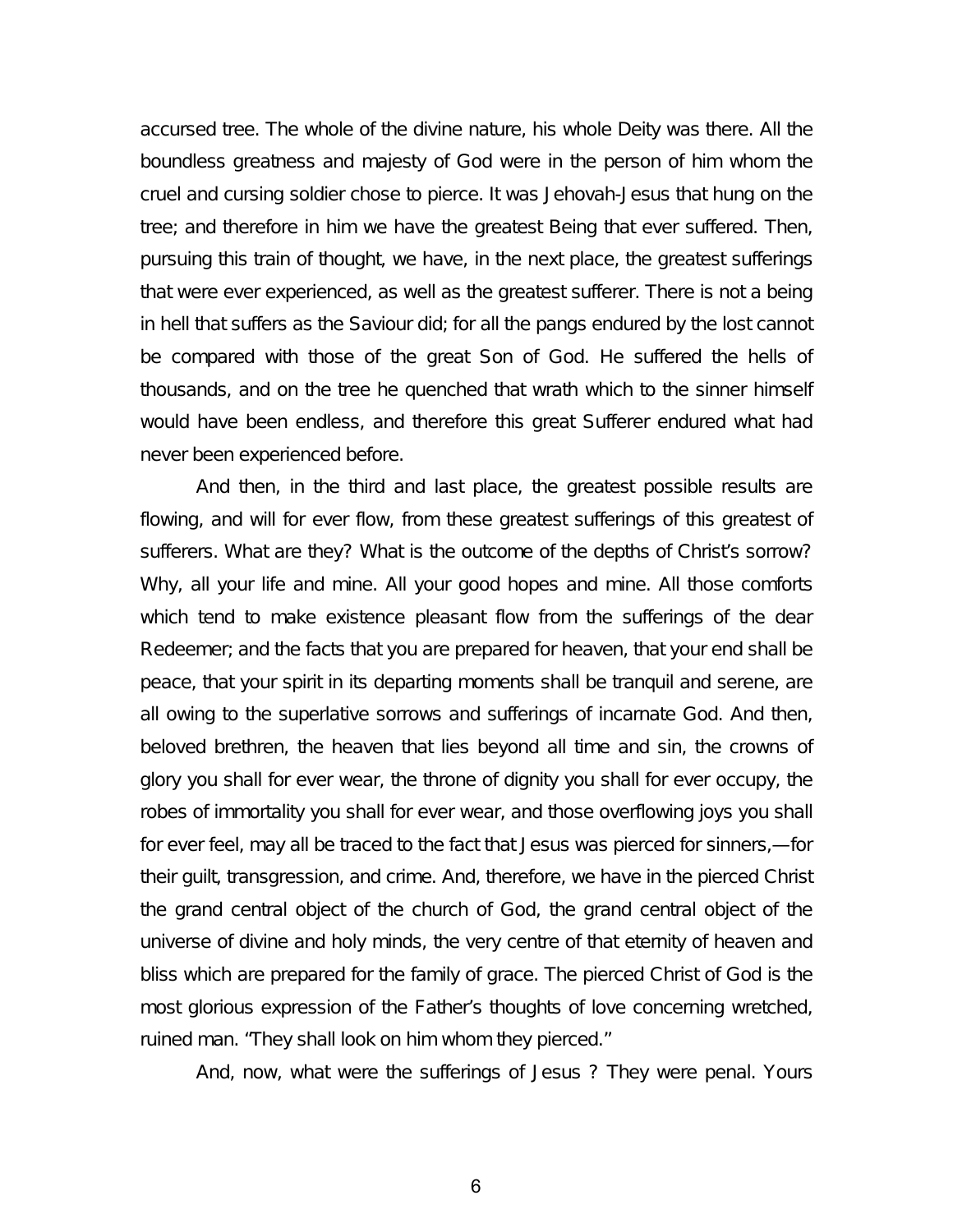and mine are not so; but those of Jesus were: that is, they were such sufferings as are experienced by the criminal in prison, or when his life is ignominiously taken for crime to satisfy justice. Go into a prison, and you see penal suffering there. Go into a hospital, you see suffering; but not that which is penal. Now Jesus suffered penally. He was punished. His sufferings were a punishment inflicted upon him to satisfy Divine justice. They were inflicted, not with a rod of correction as yours and mine are, but with a sword, and a spear, and with instruments of torture which indicated breaches of the law and transgressions of the will of God. They shall look on him who was suffered for sin. And, then, his sufferings were meritorious. You and I might suffer all the days of our life, and people might say when they were over here, and our spirits had departed for eternity—Poor creatures! they are better off now ; as if the sufferings of a sinful creature could possibly merit so great a boon as love divine, or eternal happiness and glory. No, my friends—

> "Could my tears for ever flow, Could my zeal no respite know, All for sin could not atone— Christ must save, and Christ alone."

His precious blood was a sufficient price. All his groans and agonies only were and are current coin in the moral government of God. Christ bought us with a price, and he merits and deserves for his weeping observers, all the perfection and bliss they shall ever possess. When Jesus died, the stipulated price was fully paid, the bill was receipted, the book was cancelled and closed, and Christ said, "It is finished and bowed his head, and gave up the ghost. And, then, in the next place, the sufferings of Jesus Christ were final. I do beg attention to this, and hope to dwell upon it myself as a poor ruined sinner. I should not be comforted, and I hope I am speaking with reverence, by looking on him that was pierced, if I did not believe that his sufferings for sin and his people were final. My Christian brethren, the work of penal suffering for sin, as far as the people of God are concerned, is ended. It is all finished. Justice will never draw her sword over your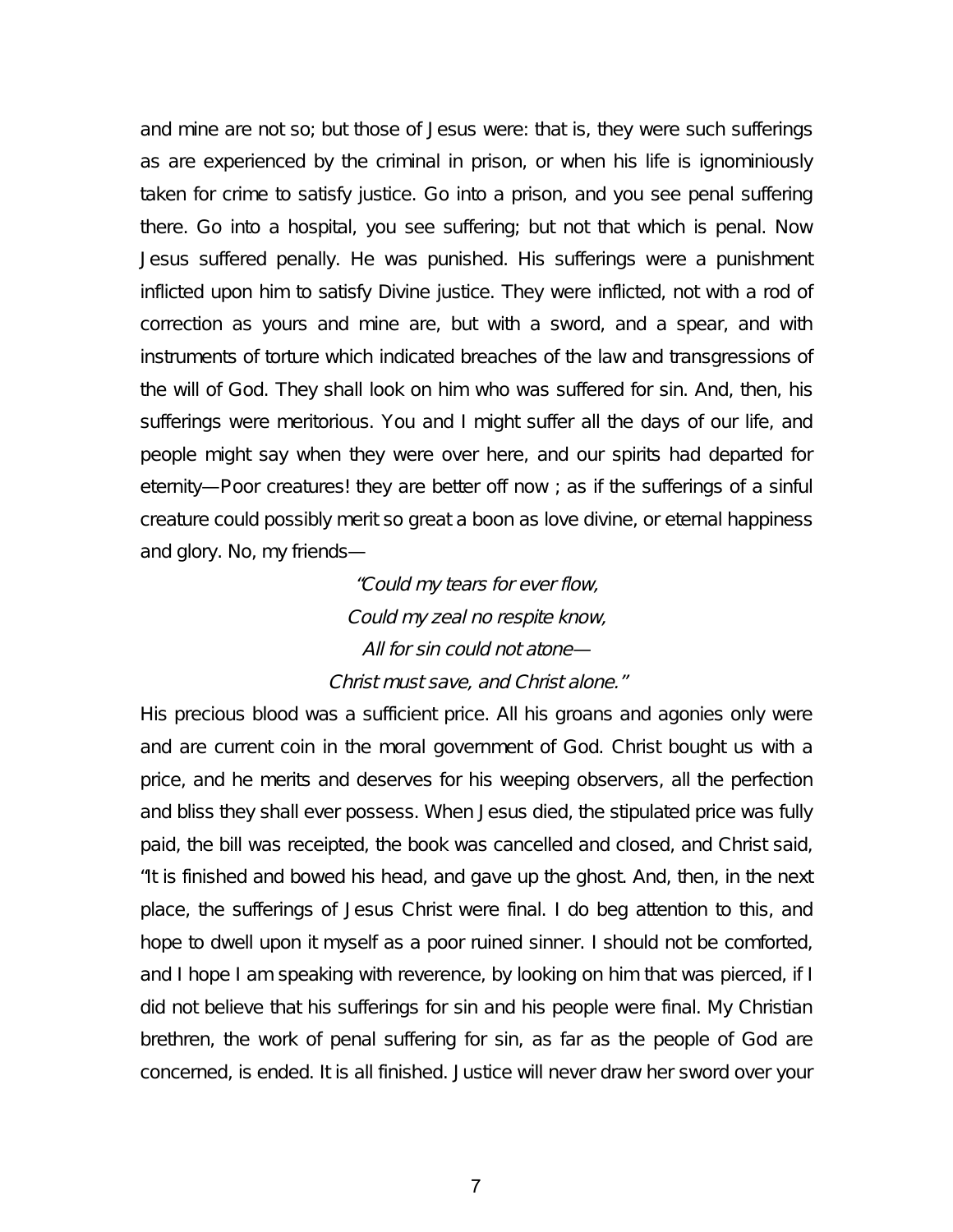soul, and never pour a curse upon your mind; and Jehovah will never judicially frown upon your troubled spirit; for he can frown, curse, smite no more. The punishment is all for ever ended, and the sufferings of the redeemed are chastisements and corrections, but not penal visitations for guilt, transgression, and crime. 0 that we had a stronger faith to cast ourselves on this great fact, and to look with a steadier eye on him that was pierced for sin! Well, the sufferings of Christ were meritorious and final; and since they were so, they sent a fragrance to heaven which entered that glorious world, surrounds the throne of God, envelopes Deity himself; and impregnates for ever the very atmosphere of glory. Faith lives in it here, hope is now sustained thereby, and herein the believer dies, and ascends from the body to heaven, to live and sing for ever and ever there. A suffering object is the object of the saved sinner's faith. "They shall look on him whom they pierced." But it is time to pass away from this point, otherwise I intended to remind you of the fact that here we have the sinner's Refuge. If there is anything in the life and death of the Lord Jesus that ought to be regarded as the antitype of that cleft of the rock into which God put Moses, we have it here. Christ was pierced and wounded: and his wounds are the clefts of that rock into which God puts all his beloved people. " I will put thee," said God, to Moses," into a place which is by me here and there is now a place by God, blessed be his name, in the smitten rock, into which he puts trembling sinners, and having lodged them therein, he covers them with his hand whilst he passes by and shows them his hinder parts. They look on him whom they pierced; and, wishing they were in his wounds, God the Spirit in due time puts them therein. They look on the pierced One, and regard his wounds as the great outlets of eternal love. And as Moses smote the rock, and the waters gushed out, so, when Christ the Rock of Ages was pierced, blood and water flowed out— blood to atone for accursed crimes, and water to wash, cleanse, sanctify, and make us for ever whiter than snow. Brethren, it is sweet to look at the wounded Christ, and see the heart of Deity flowing; good to look on a smitten Saviour, and wish we were in him; sweet to be consciously placed in his bosom by the Holy Ghost; and sweet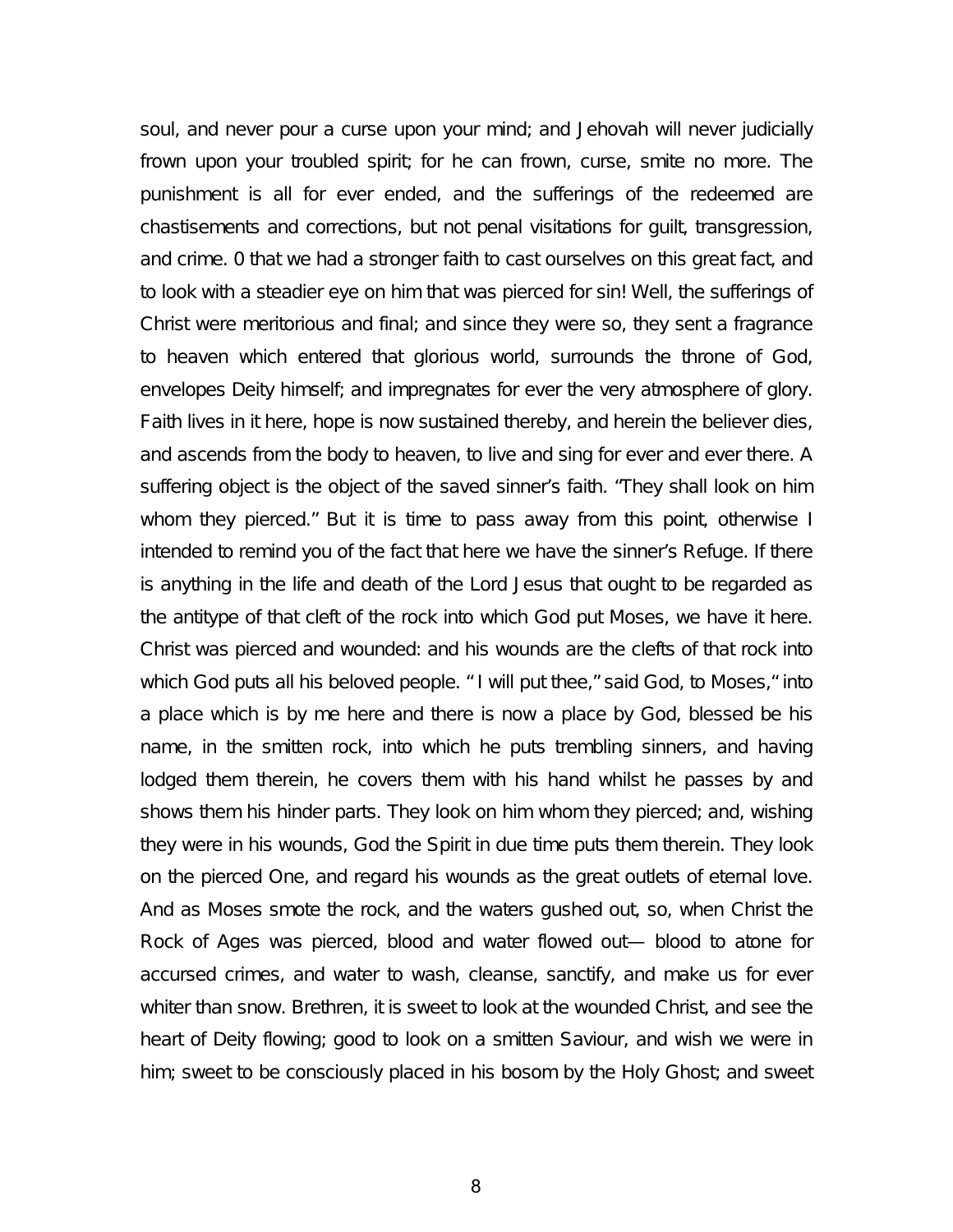to look and regard his wounds as the accepted depository of prayer, and all our offerings. Dear Jesus, we come to thee as helped by thy Spirit, and connect our prayers, tears, services, and sermons too, with thy wounds. They, whether they be ministers or private Christians,—" they shall look on him whom they pierced," and, as it is elsewhere said, " they shall mourn for him." And here, my brother, in the fact that our Lord was pierced, we have our way to God, our way out of time into eternity, our way through death, and our way into a better world. We go through the pierced heart of incarnate God to heaven, and through the wounds of the dear Redeemer into eternal rest. This is a living, tender, bleeding, and purifying way. We go this way to see our God. But lest we leave not ourselves time to glance at the second part of the subject, we will now leave the sufferings of Christ.

A risen Saviour is the object of the sinner's faith. They shall look on him whom they pierced—i.e., awhile ago, eighteen hundred and forty years, or thereabouts. Christ on the cross is not the termination of the believer's hope and faith. Christ is not in the grave, but risen from the dead; and living again, he says, "Amen. I have the keys of hell and of death." Had not Jesus been raised from the dead, all would have been for ever lost. You cannot attribute too much importance to the resurrection of him that was pierced for you, or whom you pierced. This is the grand declaration of the fact that you are a saved man or woman, and that all in heaven is peace in relation to your soul and body. Had Christ remained in the grave under the power of death, all heaven, I had almost said, had been clothed in mourning, and God himself would have been disappointed, for full salvation would have been impossible without the resurrection of the Saviour. But on the morning of the third day, he that was pierced came out of prison or the tomb, and that fact proclaimed many delightful truths—viz., that the law was magnified, justice was satisfied, guilt was expiated, the debt was paid, and the way of salvation from the threshold of hell to the heights of glory was perfectly finished, and there was nothing more for a suffering Christ to do but go to heaven and take his crown and scepter and reign there, for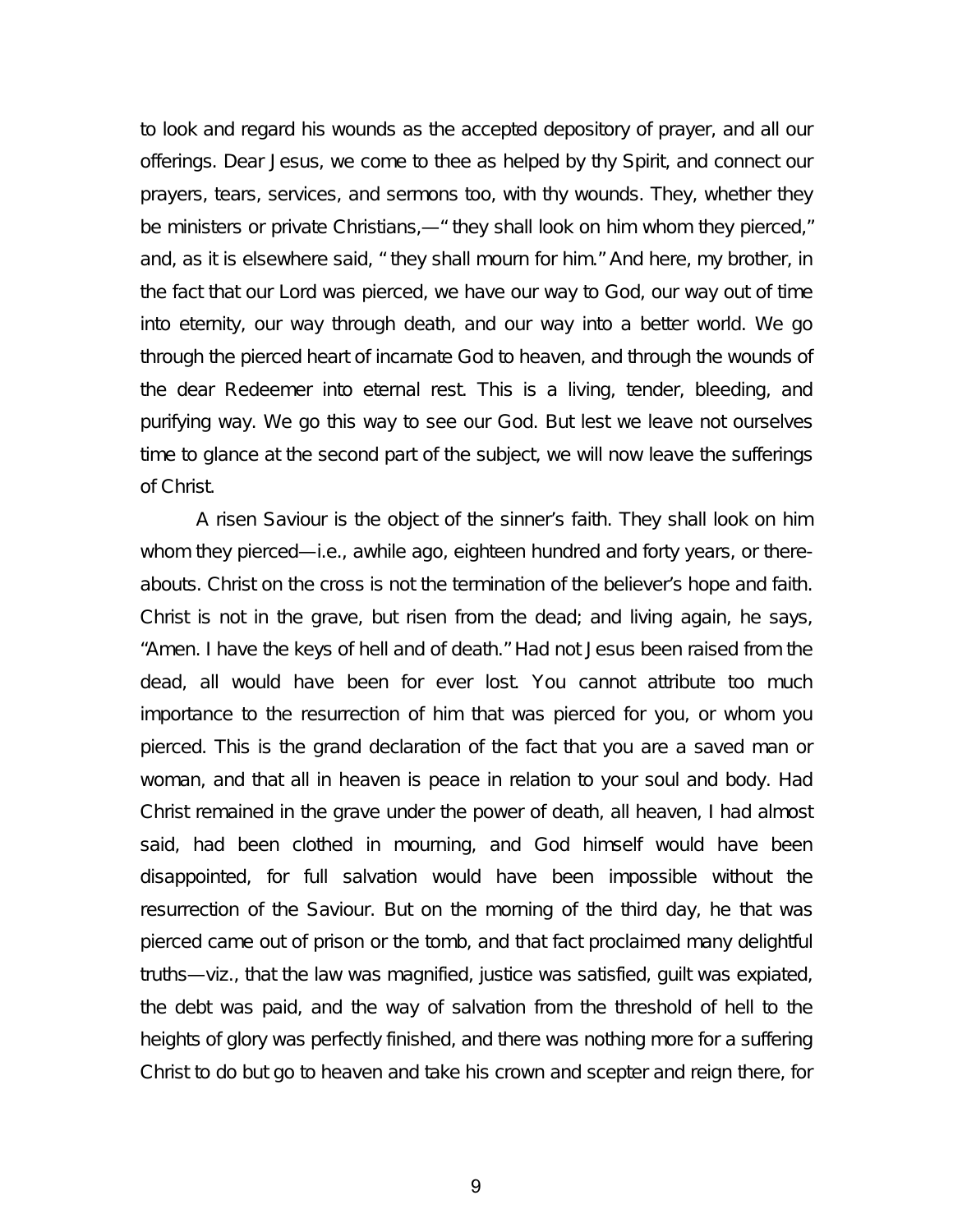the purpose of bringing the purchase of his blood to himself in a better world. They shall look on him whom they pierced on the tree, and rejoice that he is risen from the dead, and ever liveth to make intercession for all that come unto God by him. Our dear Lord may be regarded as first, standing on the condemnation side of death, and then, secondly, as standing on the justification side thereof. He entered death from the sinner's place, passed through it as a sufferer, and rose from the grave on the opposite side, which I have called the justification shore. He rose, and Paul triumphantly says, "He is able now to save all that come unto God by him." We look at our pierced Christ as suffering, and mourn, and then we look at him as risen, and commit our cause into his hands, fall at his oncepierced feet, pray for an interest in his intercession, and say, as did the dying thief—

## "Now thou in thy kingdom art, Dear Lord, remember me."

Thirdly, he is a revealed Christ. They shall look on him; he must therefore show himself. This object, like the sun of nature, is a self-revealing one. He reveals himself declaratively in the Word; ministerially by the preaching of his sent servants; spiritually and experimentally to the hearts of his purchased people ; and he ever liveth to reveal himself as the sinner's Saviour. And, beloved friends, I beg your attention to this important fact:—every one that goes to heaven looks on the pierced Jesus, and sees him somewhere before he enters, that holy place; for it seems to me that there is no other method of practically and experimentally cleansing the mind from sin, and preparing it for the presence of eternal purity. "They shall look on him whom they pierced." Some of you are looking for him, or feeling after him, for you want him. By-and-bye, and before you enter the world of light, whither you are going, it may be in the deep solemnities of death, he will reveal himself, and you shall look on him; and, looking on Jesus, your adoring soul shall leave your body, and glide out of time into eternity, and pass in a marvelous manner into all the bliss of being and the grandeur of your God. They shall look on him, for he is a revealed Christ. And is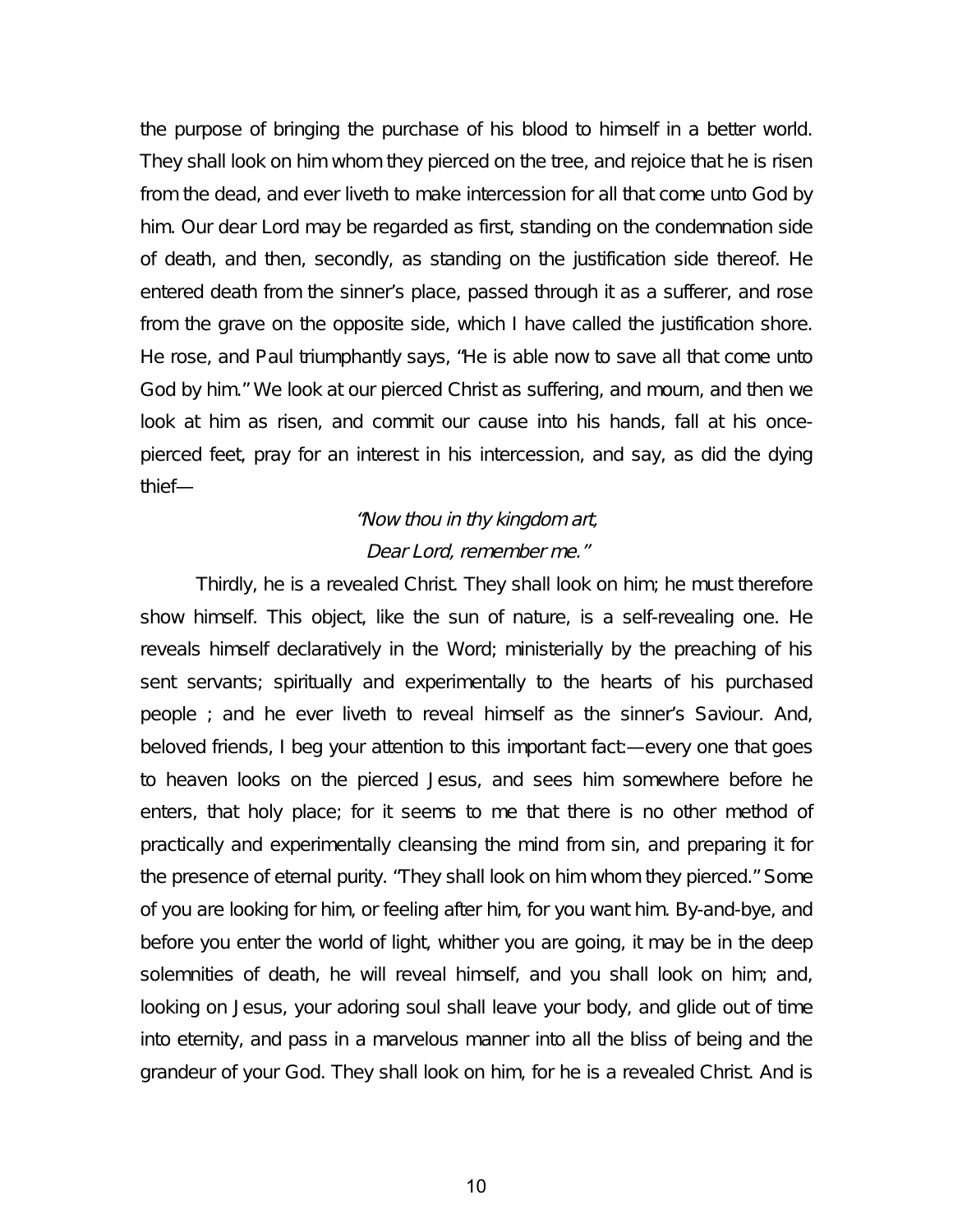he not attractive? This shall be our last idea—a pierced Christ is attractive. Among millions of beings he is the most prominent. Bible history gives us an account of the solemn business which was transacted on Calvary. We see the soldiers; we see Mary and the women sitting and watching him there ; we see the rabble wagging their heads and putting out their tongues, as the Psalmist has it; and we hear them sneeringly and persecuting say—" He saved others : let him save himself." We see all those characters; but the most prominent, the most attractive object on Calvary is the Being that was pierced; for they shall look on him. And, my brother, when he comes the second time without sin unto salvation, he will come attended by perhaps millions and millions, but the Lord will be the most prominent of all. Some little idle talk I sometimes hear about the experience of the glorified in heaven. One says, I shall look for you, and you will look for me among the glorified; and when I arrive I shall look for my father, and my mother, and my husband, and for others. All this appears to me to be canalizing that spiritual place and state, and things which are supernatural and divine. Christ is all in all; and our heaven will not result from a sight of creatures, but from the presence of him that was pierced for us, who will then be in the midst of the throne, whose beauties and excellencies we shall gaze on for ever and ever, as the good old believer in a country town said, just before she died—" I am now going to close my eyes for ever on earthly things, and open and fix them upon Immanuel, to take them off no more for ever." Oh, heaven will consist in being with and looking on him that we pierced, the Lamb as he had been slain. Well, they shall look on him only. Mary will be there; but should the Pope of Rome, and his predecessors and their followers go to heaven, and carry their religion with them, I suppose they would look on the Virgin Mary, the apostles, and the hundreds and thousands of saints that they have canonized. Miserable trash! Abomination, mystery of iniquity, and vile idolatry! Mary, indeed! Why, she is one of the observers or spectators. Her ransomed eyes are fixed upon her once pierced Lord. And Peter with the keys of heaven—another abomination! He is there; but not as an apostle, not in official robes, but in the robe of his Saviour's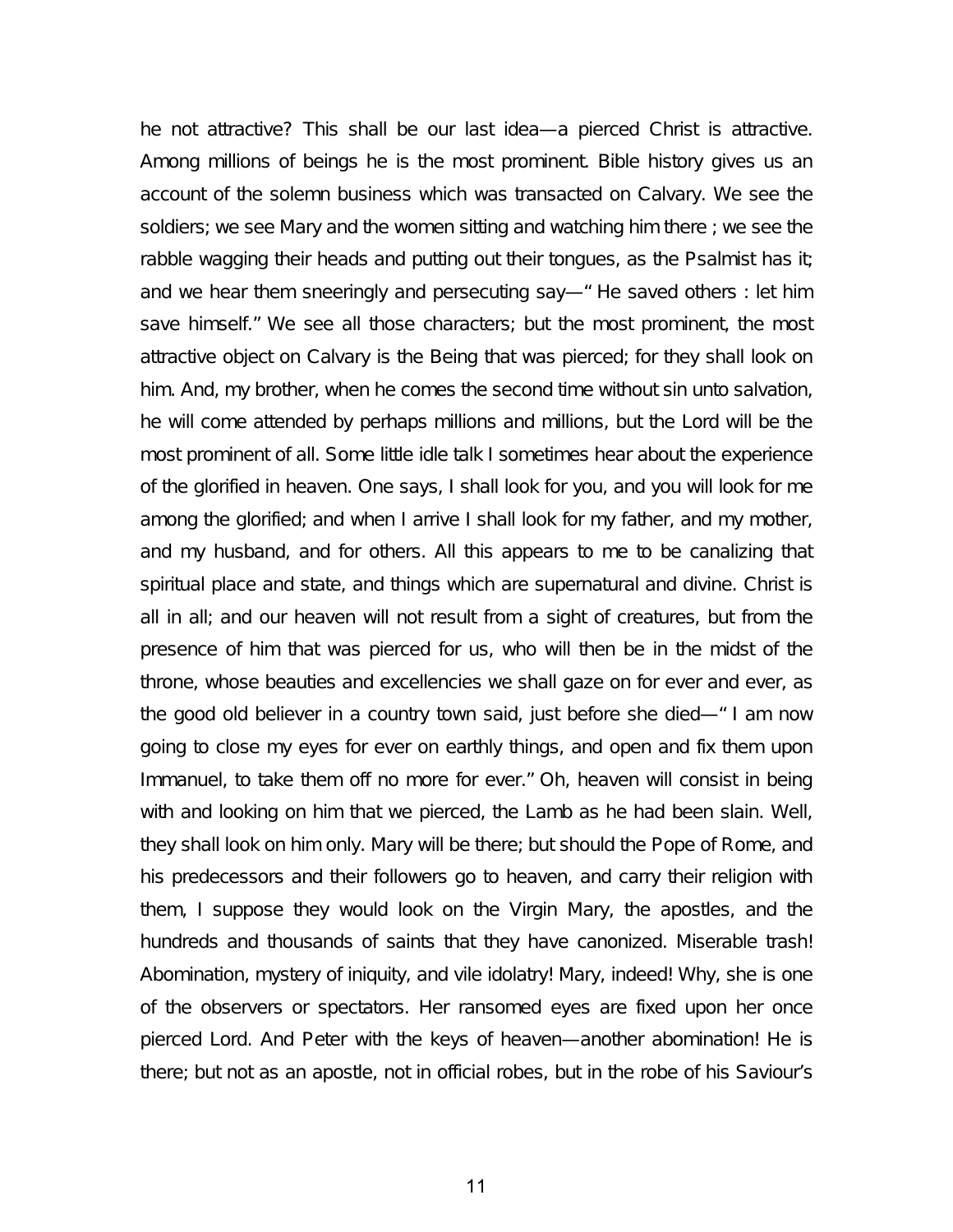righteousness, looking at him whom he pierced. Hence Christ in the midst of the throne will attract the attention and absorb the thoughts of ransomed minds for ever and ever.

II. The, act itself. They shall look on him; first, in condemnation. Sensible of the fact that they are condemned, lost, and ruined, they shall look on him that was pierced; and hence you observe the look is that of a guilty sinner, that of a criminal, that of one that is under sentence of death. Where do our criminals look, and on whom can they fix their eyes after conviction has taken place, and sentence has been passed upon them? All before them is death, darkness, and black despair, except there may be a thought, a passing thought that probably petitions may be sent to Her Majesty, and the sentence may not be carried out; but if there is such a hope it has no just foundation, and should it be fulfilled, justice would be wronged, according to existing facts, and mercy would triumph over her. But here is a guilty sinner in a state of condemnation, and under sentence of death: he is not in absolute despair, though perhaps not far from it, for there is ground whereon he may stand and hope. He is looking upon this pierced object; and the language of his spirit is—God be merciful ; for thou canst if thou wilt be merciful to me a sinner. Say unto me, I am thy salvation. And this look is a loathing one. What is meant by that? Was not that Christ is loathed, but that he that looks loathes himself and his sins. It is a look of self-loathing, of godly sorrow and repentance. It is faith, with her eyes filled with tears, looking on the Lord Jesus. The sinner loathes his sin, and hopes for mercy, and hence he does not sink into despair; he hangs between heaven and hell, looking on Jesus; he does not sink into hell, for he is looking on the pierced One: he does not rise to heaven, for he knows not yet whether the Saviour died for him or not; and, finally, he says—

> "If <sup>I</sup> die with mercy sought, When I the King have tried, This were to die,—delightful thought!— As sinner never died."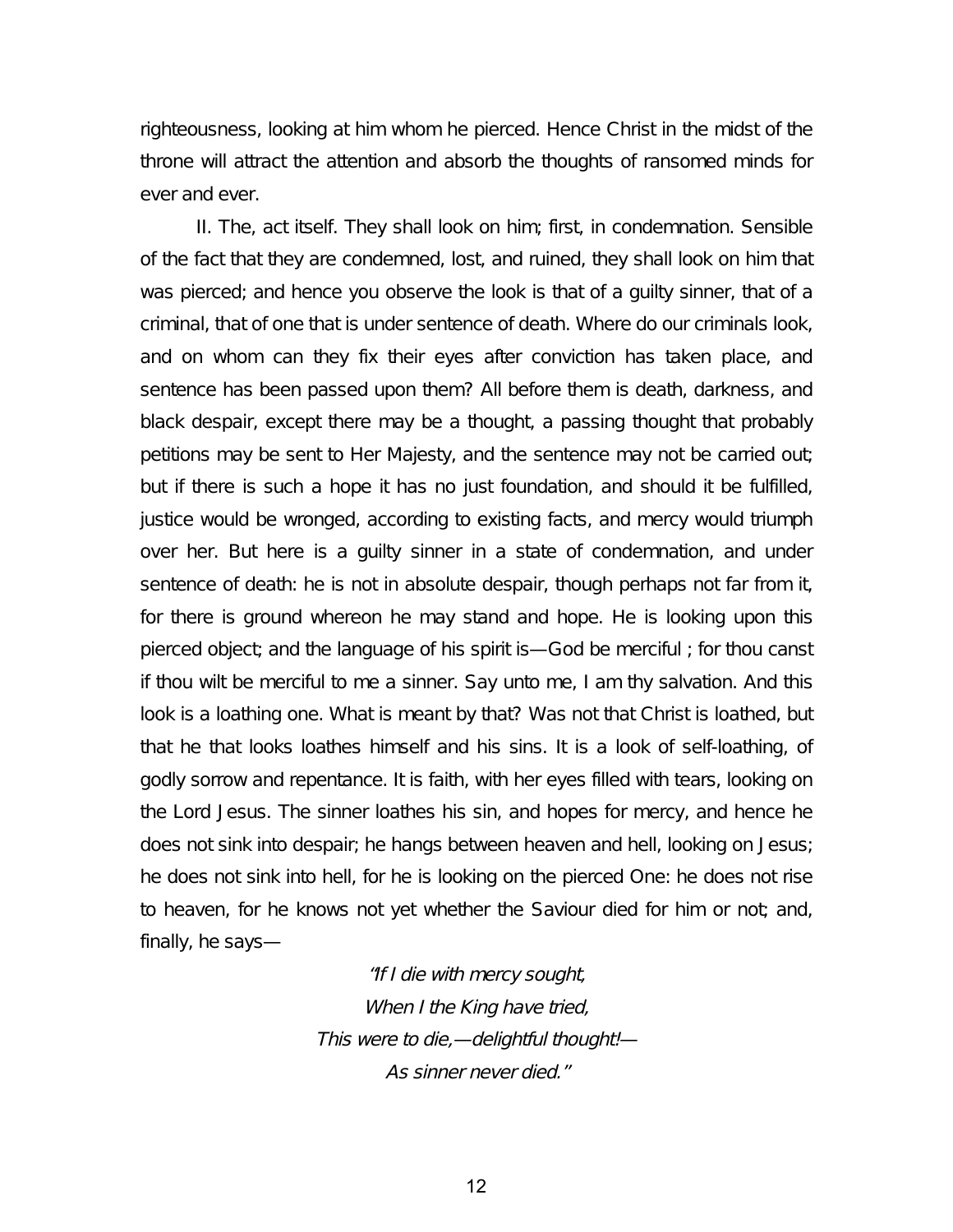He looks in condemnation thus on Jesus Christ, the pierced One. I should like to dwell on these points, but time forbids.

Secondly there is a looking on him in suffering—mental, physical, spiritual circumstantial, and dying. In affliction, look at the grandest Sufferer that ever tasted sorrow.

## "His way was much rougher and darker than mine: Did Christ, my Lord, suffer, and shall <sup>I</sup> repine?"

Your pierced Lord had no dying bed; he gave up the ghost on the accursed tree. Look at his dying circumstances. Who nursed him? No one. Who moistened his burning tongue when he said—I thirst ! No mother was permitted to dip a feather into wine and water to mitigate the sufferings of the dying God-man. A wretch filled a sponge with vinegar, and raised it to his parched lips. When fever burns us up, my friends, we have nurses, and are succoured; and when otherwise afflicted, we have alleviating circumstances and services; but your Lord had none,—nothing to mitigate his woes. When tempted to repine and murmur in suffering, think of and look on the pierced One. They shall look on him whom they pierced when in suffering. And then again in learning—whilst inquiring into the mysteries of the kingdom, they shall look on him. When they would know the whole about sin, they shall look upon him, for the whole appears there. When they want to know what is love divine, they shall look on him. When they would know as much as possible of justice and its inflexibility and sternness, they shall look on him ; and when they would know what is hell, they shall look on him that was pierced, and around whom the flames of divine wrath raged ; and when they would know what is death, and the sting thereof, they shall look on him ; for a pierced Christ is the fullest and grandest exposition of the vital mysteries which constitute our grand and holy religion. Then, fourthly, they shall look at him in their conflict with the world, the flesh, and the devil. I know of no influence that can enable one to stand against the powers of darkness, but that which comes from the crucified One. The Papists,—deluded mortals,—have many methods of mortifying the flesh and sin. Let me say—Do you want to mortify sin? It must be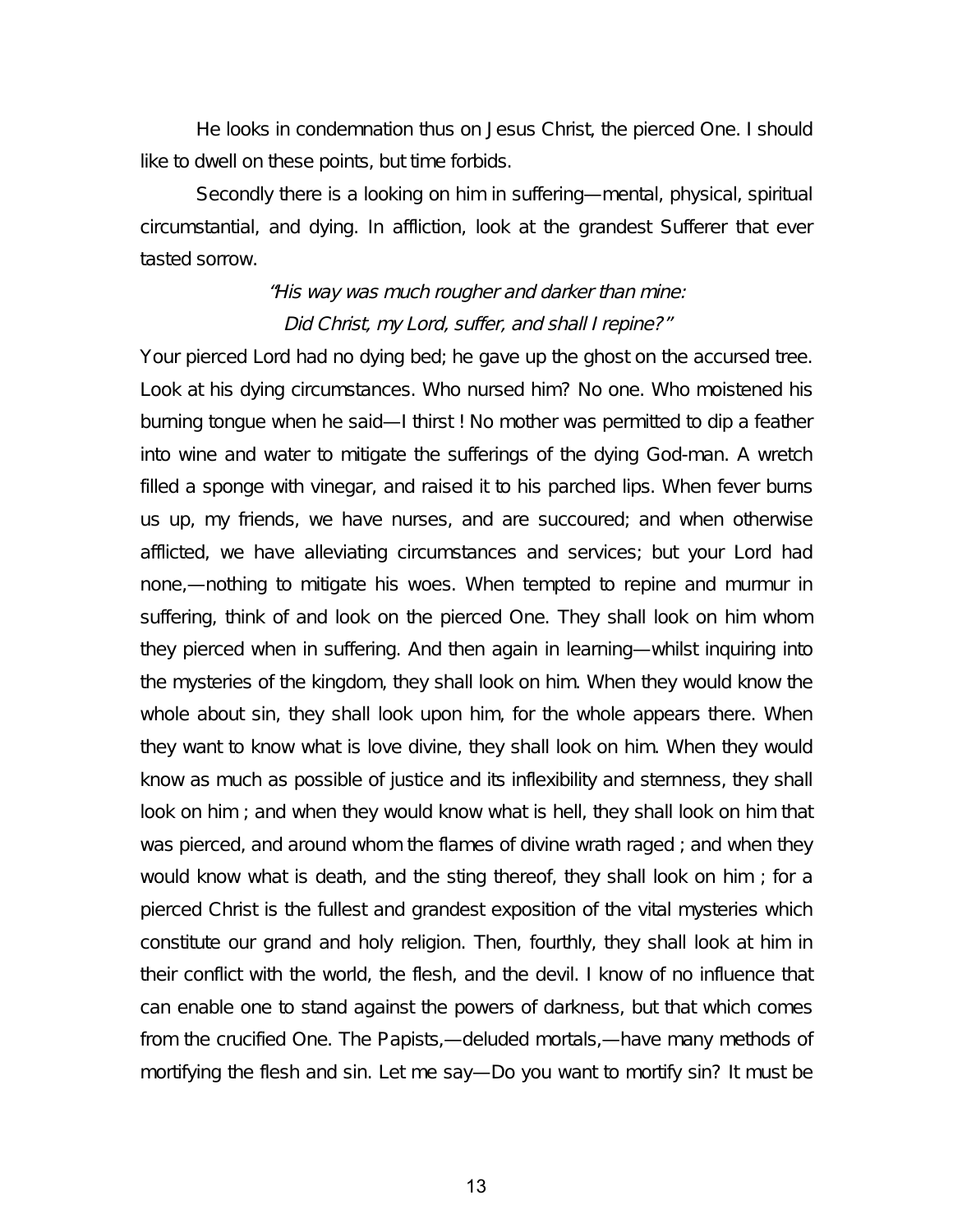done by a look— a daily look at him. Is the world to be crucified to you, and you to the world? It must be done in this way. They may kneel on pebbles, count beads, and pray for whole days together, put peas between the soles of their feet and their shoes, wear horsehair or sackcloth next to their skin, immure themselves in nunneries and convents, assume a voluntary poverty, and much more, yet the " old man " will remain strong, and sin will prevail. When all these things are placed in competition with the pierced Christ of God, we say, with Paul: " God forbid that I should glory save in the cross of my Lord Jesus Christ, by whom I am crucified to the world, and the world is crucified to me." I would sit before this pierced One as a sinner, and loathe sin, mortify it, be crucified to the world myself, and become pure; for purity emanates from the pierced One, and flows from him through faith into the spectator's heart. They shall look on him in worship; in prayer; in the ordinances of God's house, baptism and the Lord's Supper. I could not baptize any person that said he saw nothing of Jesus Christ in the ordinance, nor could I baptize one that rested therein. Be baptized for his sake; but whilst doing this look on him whom you have pierced. Let us take our seats at the Lord's table, see the elements, and look through them on him whom we pierced. In worship look; but on him only. "This, sir, is the identical cross that Christ hung upon." I do not care for that. "Here is the identical spear with which he was pierced. Here are the three nails with which he was nailed to the tree one for each hand and one for his feet—the identical nails I do not care for them. Could I have them, and were I convinced that they were the same, I would pass them by, and come to the fact that as a guilty sinner, I want, not the spear, not the nails, but him that was pierced. And then, lastly, death will come, and we will die looking on him. Then, by-and-bye, the graves shall be opened and the dead shall be raised, and he that was pierced shall come again, and every eye shall see him, and we shall put our blood-bought, pardoned heads out of our dusty beds, and our ransomed eyes will be fixed upon him whom we pierced, and we shall say—" Lo, this is our God ; we have waited for him, and he will save us: this is the Lord ; we have waited for him, we will be glad and rejoice in his salvation."